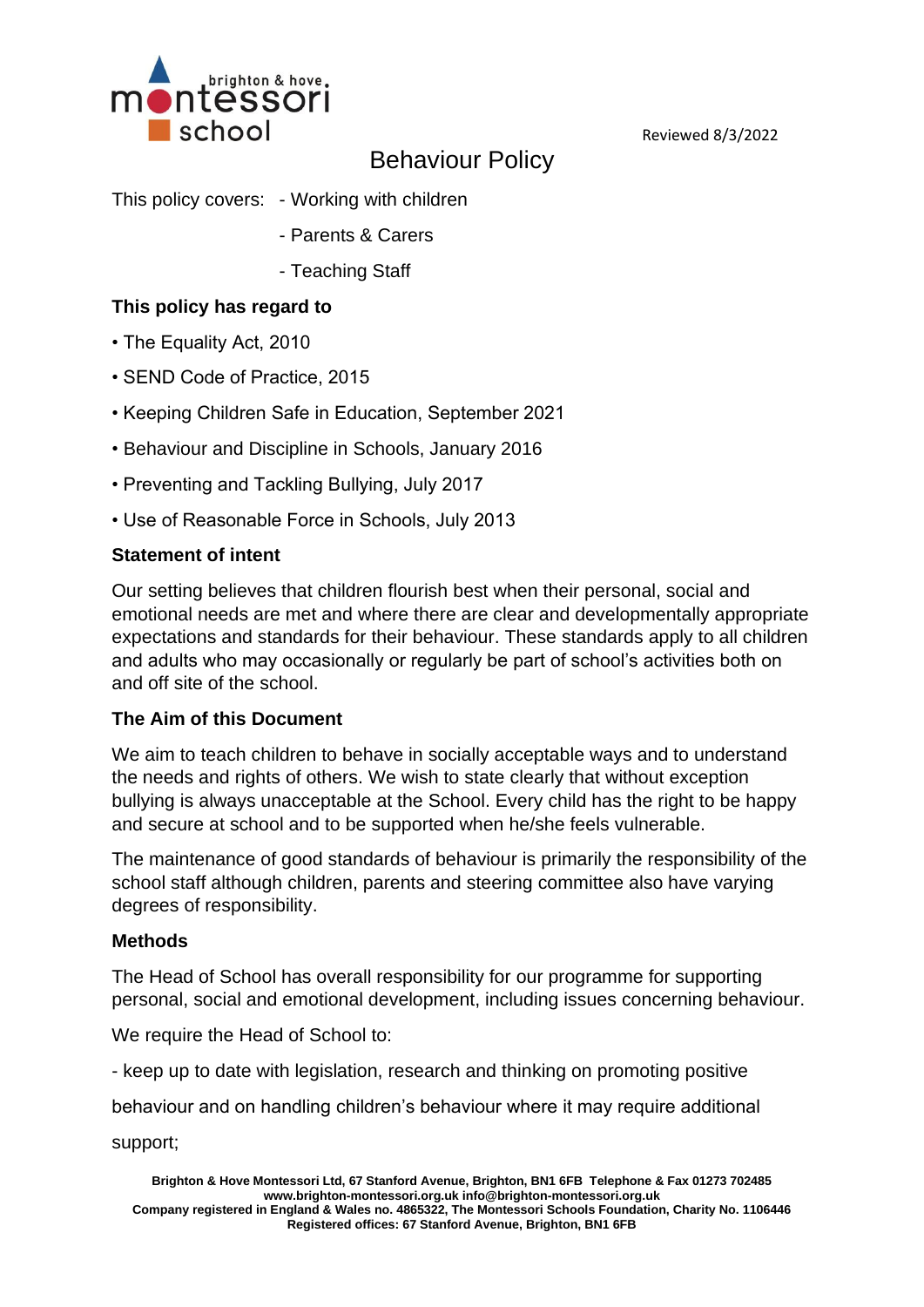- access relevant sources of expertise on promoting positive behaviour within the programme for supporting personal, social and emotional development; and to check that all staff have relevant in-service training on promoting positive behaviour. We keep a record of staff attendance at this training.

• We recognise that codes for interacting with other people vary between cultures and require staff to be aware of – and respect – those used by members of the setting.

• We require all staff, volunteers, and students to provide a positive model of behaviour by treating children, parents and one another with friendliness, care and courtesy.

• We familiarise new staff and volunteers with the setting's behaviour policy and its guidelines for behaviour.

• We expect all members of our setting – children, parents, staff, volunteers, and students – to keep to the guidelines, requiring these to be applied consistently.

• We work in partnership with children's parents. Parents are regularly informed about their children's behaviour by the Lead Teacher. We work with parents to address recurring inconsiderate behaviour, using our observation records to help us to understand the cause and to decide jointly how to respond appropriately.

## **Guidance**

For guidance there are sets of rules for general health and safe playground behaviour. The standards of behaviour expected for the children in all school activities is based on an agreed code of conduct. This is interpreted through class discussion which is appropriate to the children's age and understanding.

Good behaviour must always be acknowledged. This will usually be at a personal level or through peer recognition. Any behaviour which falls below the standards set will be discussed with the individual. It must be made clear what constitutes unacceptable behaviour.

In dealing with any unacceptable behaviour, it is essential for staff to ensure that children understand why their behaviour is unacceptable and their own responsibility in the matter.

To do this it will be necessary to discuss the situation with the child either immediately or later. In extreme or repeated situations, other staff and parents may be brought into discussions. Where there is repeated or serious concern about a child's behaviour, parents must be informed, and their support sought. It is recognised that the reasons for bad behaviour are often complex and that high emotions can make immediate resolutions difficult. It may be appropriate in some circumstances to remove a child from the immediate situation. This must be done if it is in the child's own interest or for safety of the child or others. This should not be seen as a sanction.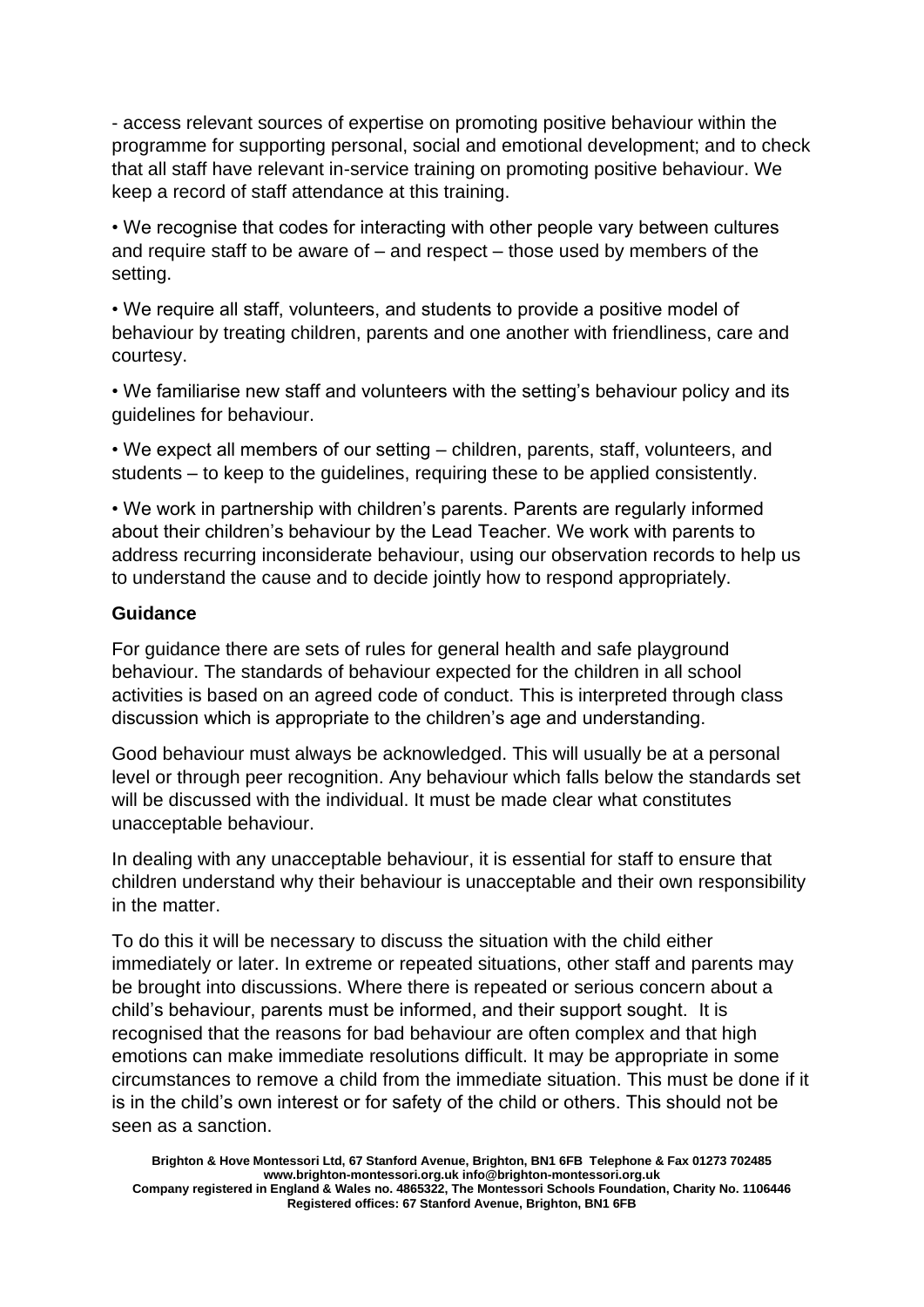Sanctions should only be given if the reason for giving them is understood by the child.

Strategies with children who engage in inconsiderate behaviour

• We require all staff, volunteers, and students to use positive strategies for handling any inconsiderate behaviour, by helping children find solutions in ways which are appropriate for the children's ages and stages of development. Such solutions might include, for example, acknowledgement of feelings, explanation as to what was not acceptable, and supporting children to gain control of their feelings so that they can learn a more appropriate response.

• We ensure that there are enough resources and sufficient activities available so that children are meaningfully occupied without the need for unnecessary conflict over sharing and waiting for turns.

• We acknowledge considerate behaviour such as kindness and willingness to share.

• We support each child in developing self-esteem, confidence, and feelings of competence.

• We support each child in developing a sense of belonging in our group, so that they feel valued and welcome.

• We avoid creating situations in which children receive adult attention only in return for inconsiderate behaviour.

• When children behave in inconsiderate ways, we help them to understand the outcomes of their action and support them in learning how to cope more appropriately.

• We never send children out of the room by themselves.

• We never use physical punishment, such as smacking or shaking. Children are never threatened with these.

• We never deprive children of food or drink.

• We do not use techniques intended to single out and humiliate individual children.

• We use physical restraint, such as holding, only to prevent physical injury to children or adults and /or serious damage to property.

•The School has a Positive Handling Policy and Procedure which should be referred to when necessary

• Details of such an event (what happened, what action was taken and by whom, and the names of witnesses) are brought to the attention of the Lead Teacher and Head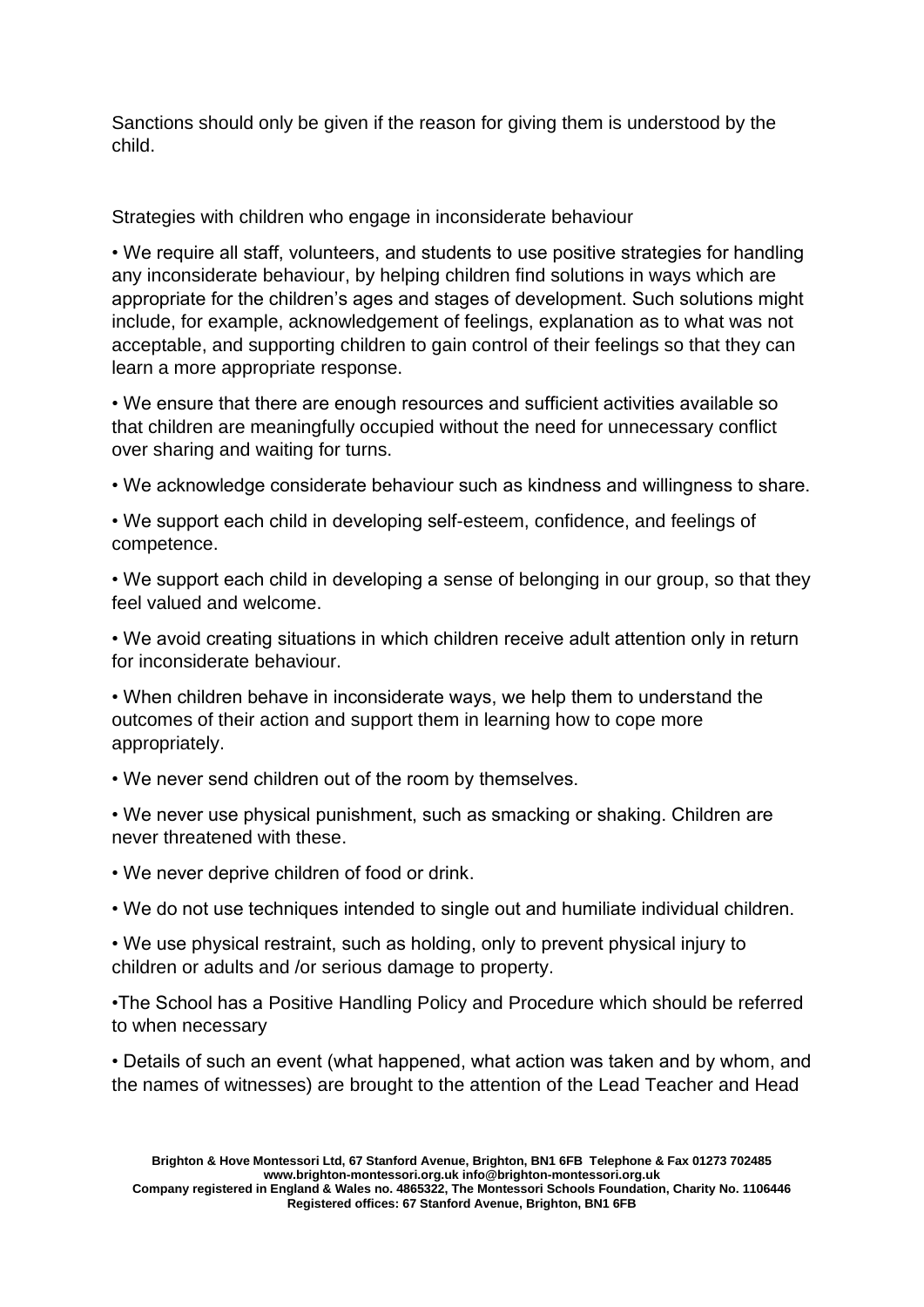of School and are recorded in the child's personal file. The child's parent is informed on the same day.

• In cases of serious misbehaviour, such as racial or other abuse, we make clear immediately the unacceptability of the behaviour and attitudes, by means of explanations rather than personal blame.

• We do not shout or raise our voices in a threatening way to respond to children's inconsiderate behaviour.

#### **Children under three years**

• When children under three behave in inconsiderate ways we recognise that strategies for supporting them will need to be developmentally appropriate and differ from those for older children.

• We recognise that very young children are unable to regulate their own emotions, such as fear, anger, or distress, and require sensitive adults to help them do this.

• Common inconsiderate or hurtful behaviours of young children include tantrums, biting or fighting. Staff are calm and patient, offering comfort to intense emotions, helping children to manage their feelings and talk about them to help resolve issues and promote understanding.

• Rough and tumble play, hurtful behaviour and bullying. Our procedure has been updated to provide additional focus on these kinds of inconsiderate behaviours.

• Young children often engage in play that has aggressive themes – such as superhero and weapon play; some children appear pre-occupied with these themes, but their behaviour is not necessarily a precursor to hurtful behaviour or bullying, although it may be inconsiderate at times and may need addressing using strategies as above.

• We recognise that teasing and rough and tumble play are normal for young children and acceptable within limits. We regard these kinds of play as pro-social and not as problematic or 'aggressive'.

• We will develop strategies to contain play that are agreed with the children, and understood by them, with acceptable behavioural boundaries to ensure children are not hurt.

• We recognise that fantasy play also contains many violently dramatic strategies – blowing up, shooting etc., and that themes often refer to 'goodies and baddies' and as such offer opportunities for us to explore concepts of right and wrong.

• We are able to tune in to the content of the play, perhaps to suggest alternative strategies for heroes and heroines, making the most of 'teachable moments' to encourage empathy and lateral thinking to explore alternative scenarios and strategies for conflict resolution.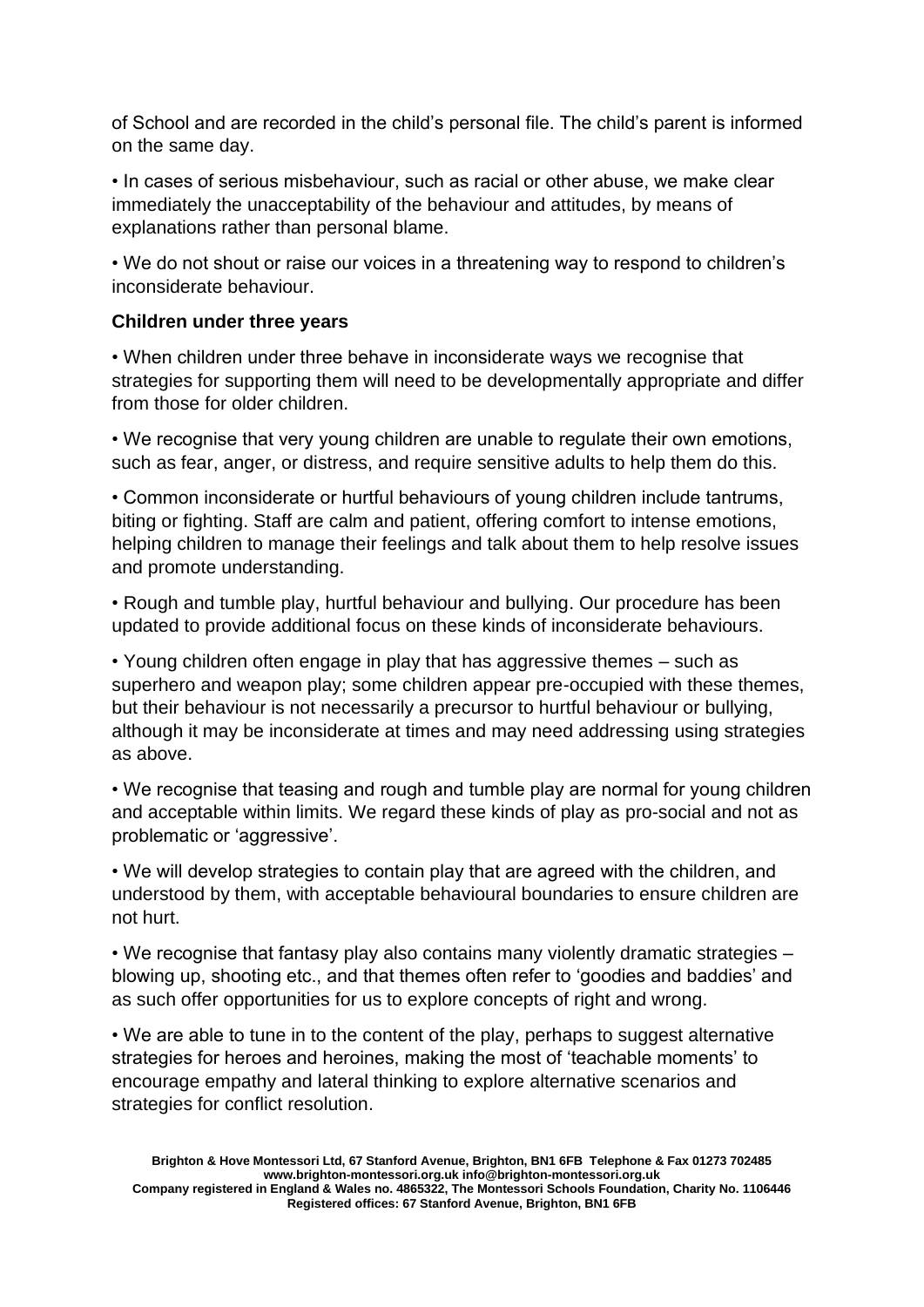#### **Hurtful behaviour**

We take hurtful behaviour very seriously. Most children under the age of five will at some stage hurt or say something hurtful to another child, especially if their emotions are high at the time, but it is not helpful to label this behaviour as 'bullying'. For children under five, hurtful behaviour is momentary, spontaneous, and often without cognisance of the feelings of the person whom they have hurt.

• We recognise that young children behave in hurtful ways towards others because they have not yet developed the means to manage intense feelings that sometimes overwhelm them.

• We will help them manage these feelings as they have neither the biological means nor the cognitive means to do this for themselves.

• We understand that self management of intense emotions, especially of anger, happens when the brain has developed neurological systems to manage the physiological processes that take place when triggers activate responses of anger or fear.

Therefore, we help this process by pre-emptying difficulties and offering support to calm the child who is angry as well as the one who has been hurt by the behaviour. By helping the child to return to a normal state, we are helping the brain to develop the physiological response system that will help the child to be able to manage his or her own feelings.

• We do not engage in punitive responses to a young child's rage as that will have the opposite effect.

• Our way of responding to pre-verbal children is to calm them through holding and cuddling. Verbal children will also respond to cuddling to calm them down, but we offer them explanation and discuss the incident with them to their level of understanding.

• We recognise that young children require help in understanding the range of feelings experienced. We help children recognise their feelings by naming them and helping children to express them, making a connection verbally between the event and the feeling.

'Adam took your car, didn't he, and you were enjoying playing with it. You did not like it when he took it, did you? It made you feel angry, didn't it'!

• We help young children learn to empathise with others, understanding that they have feelings too and that their actions impact on others' feelings –e.g. 'When you hit Adam, it hurt him, and he didn't like that, and it made him cry'.

• We help young children develop pro-social behaviour, such as resolving conflict over who has the toy e.g. 'I can see you are feeling better now, and Adam isn't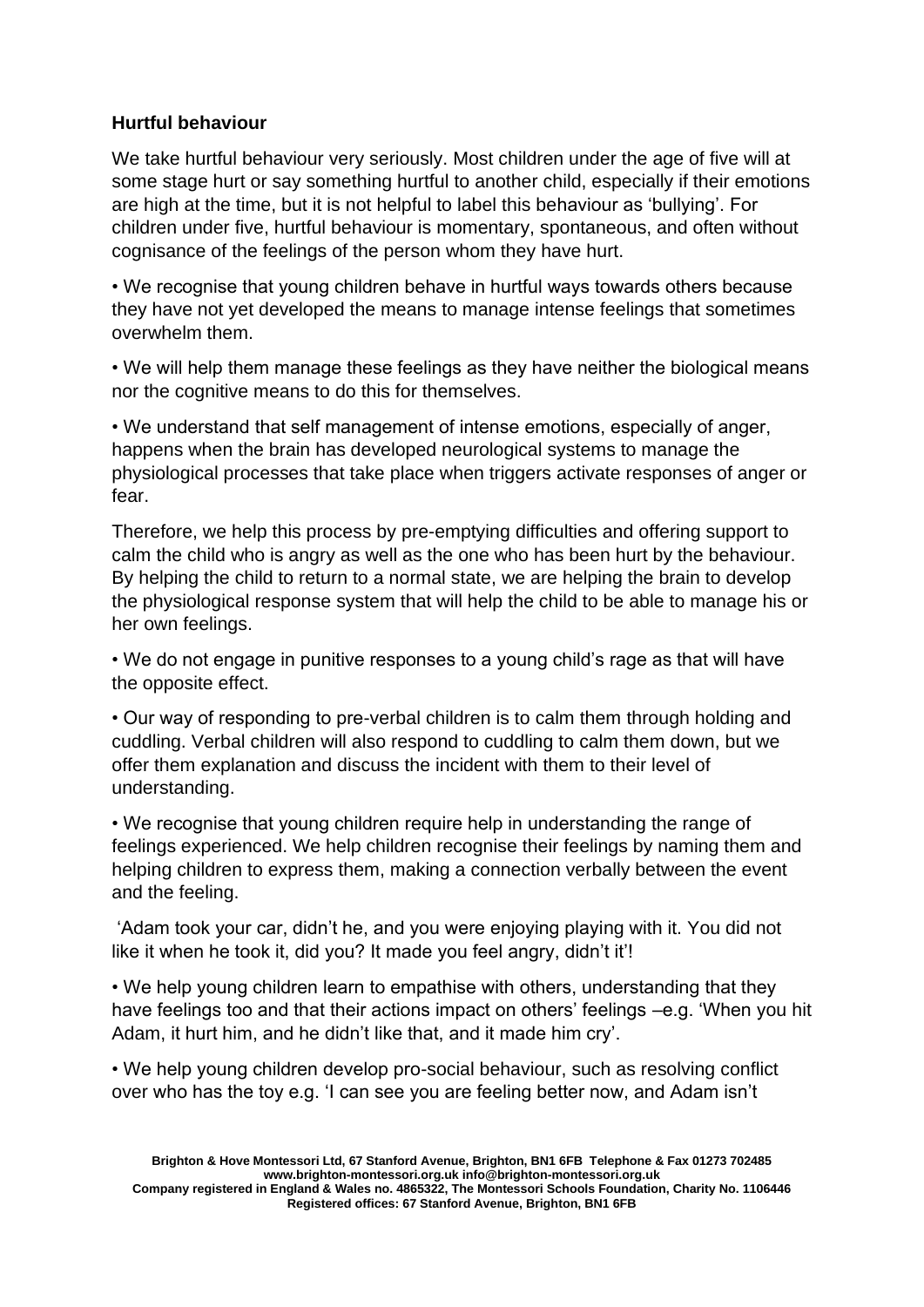crying any more. Let's see if we can be friends and find another car, so you can both play with one.'

• We are aware that the same problem may happen over and over before skills such as sharing, and turn-taking develop. In order for both the biological maturation and cognitive development to take place, children will need repeated experiences with problem solving, supported by patient adults and clear boundaries.

• We support social skills through modelling behaviour, through activities, drama, and stories. We build self esteem and confidence in children, recognising their emotional needs through close and committed relationships with them.

• We help a child to understand the effect that their hurtful behaviour has had on another child; we do not force children to say sorry but encourage this where it is clear that they are genuinely sorry and wish to show this to the person they have hurt.

• When hurtful behaviour becomes problematic, we work with parents to identify the cause and find a solution together. The main reasons for very young children to engage in excessive hurtful behaviour are that:

- they do not feel securely attached to someone who can interpret and meet their needs - this may be in the home and it may also be in the setting;

- their parent, or carer in the setting, does not have skills in responding appropriately, and consequently negative patterns are developing where hurtful behaviour is the only response the child has to express feelings of anger;

- the child is exposed to levels of aggressive behaviour at home and may be at risk emotionally, or may be experiencing child abuse; and

- the child has a developmental condition that affects how they behave.

- Where this does not work, we use the Code of Practice to support the child and family, making the appropriate referrals to a Behaviour Support Team where necessary.

## **Working with children**

• All children need freedom to experiment, learn, develop and to be valued and respected as individuals.

• At no time and in no way is a child labelled by using negative words or deeds.

## **Parents & Carers**

• At all times, the teaching staff will endeavour to work with parents and/or carers in partnership to aid the child's development.

## **Teaching Staff**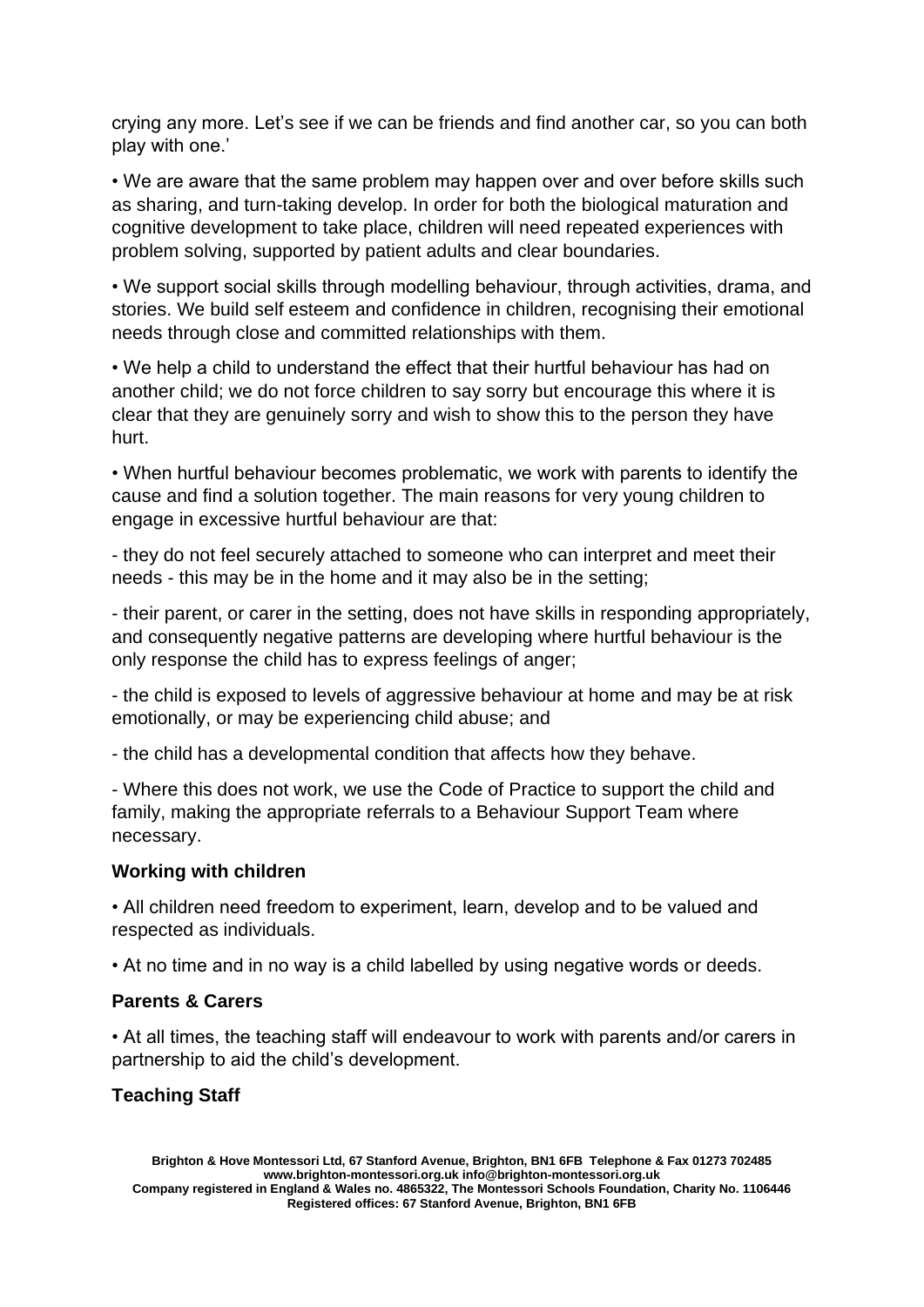Staff are expected to:

- treat each other with respect and follow the guidance given in their contract.
- present a good role model for the children in their care.

• provide stimulating and appropriate activities to prevent boredom which may cause some forms of difficult behaviour

• to convey to the children that it is negative behaviour that is unacceptable and not the children themselves.

## **Children's House**

One of the great benefits of the Montessori approach is that children have the opportunity to learn how to behave in a social situation from other children slightly older than themselves. Staff also maintain an ethos of positive guidance at all times. Here are some techniques that we use when dealing with challenging behaviour:

- 1. Positive intervention and distraction.
- 2. Modelling good behaviour.
- 3. Practising social skills through drama and role play.
- 4. Talking things through.
- 5. Observing other children with adults.
- 6. Short pause to calm down.

## **Elementary School**

Staff maintain an ethos of positive guidance at all times. Here are some techniques that we use when dealing with challenging behaviour:

1. Providing the child with clear and consistent parameters and expecting children to comply with the rules laid down for the co-operative running of the class.

- 2. Talking things through with the individual child and as a whole class.
- 3. Short pause to calm down
- 4. Positive intervention and distraction.
- 5. Modelling good behaviour.
- 6. Talking things through.
- 7. Observing other children with adult.